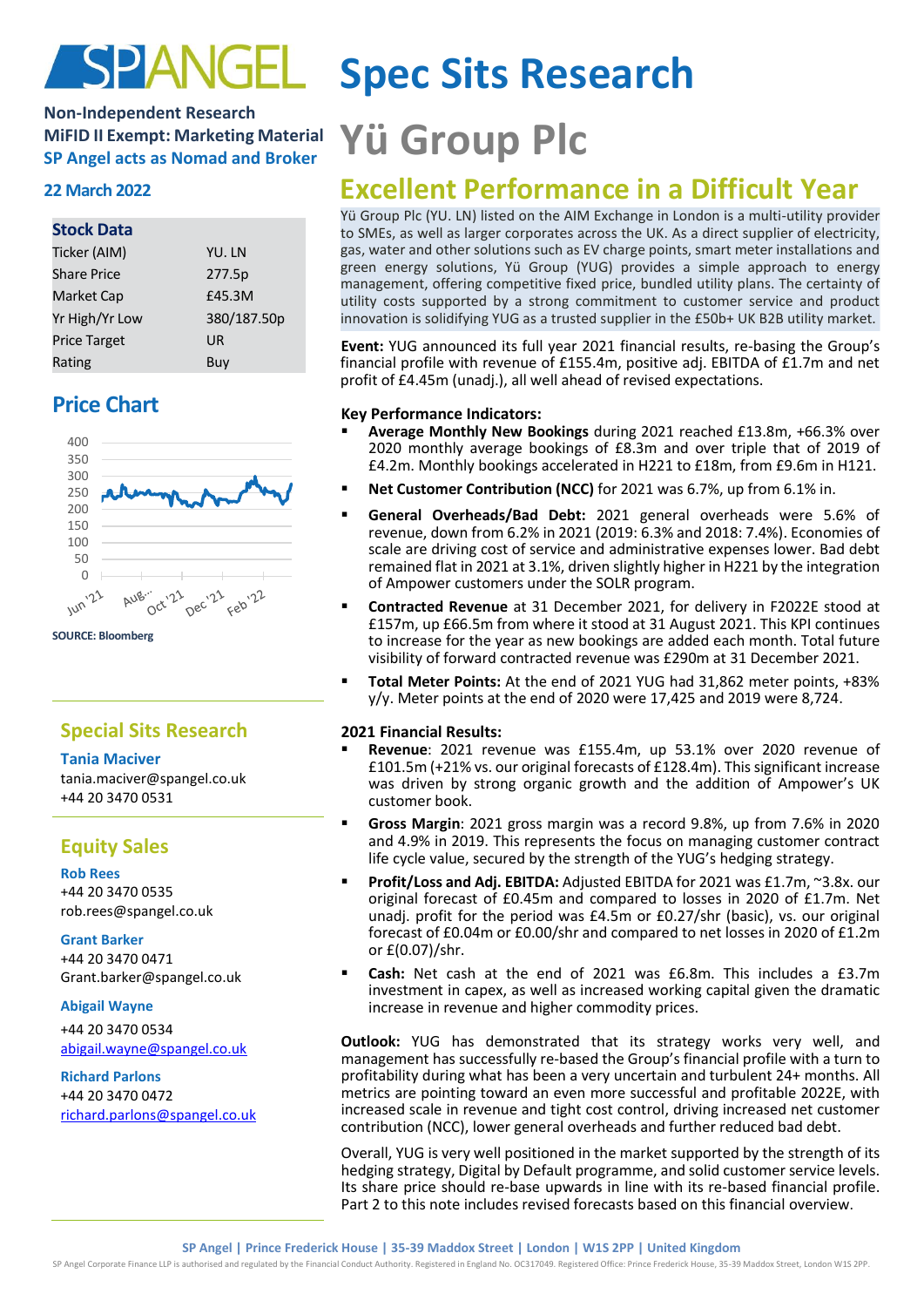### **Outlook**

**YUG management has delivered exceptional results for the full year 2021**, despite what was a very challenging year for the sector. The better-than-expected performance in 2021 drives the Group further ahead in its strategic long-term growth plans. Recall that over 30 energy companies have ceased trading since the summer of 2021, with more continuing to fall in 2022, as wholesale energy prices continue to be volatile and the war between Russia and the Ukraine rages on. However, YUG has been an acquiror of customers through this period, both organically and as a as supplier of last resort (SOLR) for Ampower (appointed by Ofgem), strategically protected by its mature and stable hedging program that mitigates the impact of fluctuating commodity prices and shielded from no price cap in B2B services. We expect this stability to continue to support growth for YUG through 2022E+.

**YUG 'Digital by Default' programme was a key focus in 2021** with capex investment of ~£1.1m to drive customer penetration, while at the same time maintaining customer service levels and lowering costs. The data and analytics derived from this programme is expected to enhance future financial results by better understanding customer behaviours and being able to anticipate their needs. This is expected to continue to drive improvements in customer service levels, result in the creation of new and innovative products, and automate manual back-office processes, while lowering the cost to serve customers.

**We expect YUG to continue on a very strong growth trajectory**. YUG has a solid hedging strategy in place that mitigates the impact of volatility in commodity prices. The risk position within this hedging strategy is pro-actively managed by management and the Board continuously to ensure seamless coverage between contracts secured with customers and the hedging strategy/position. As a B2B supplier, YUG is not exposed to the same regulatory constraints as the B2C suppliers in the domestic retail market, many of which have been failing because of exposure to unhedged positions in wholesale energy prices and/or difficulty in managing customers under the domestic price cap restriction. Overall, YUG has continued to grow and move to a position of strength in these very turbulent markets. As a result of the failures of many of its competitors, there is exposure to industry mutualisation costs when these energy suppliers have not paid their regulatory fees prior to failure. YUG has recorded its exposure (non-recurring) at £0.644 in 2021 comprised of £0.454m for the compliance year ended 31 March 2021 (vs. £0.078m ended March 2020), and an additional £0.19m for the period April 2021 to December 2021. These are accrued and paid over a period of 2.5 years.

**YUG's revised strategy is working** and is on track to drive sustainable and long-term profitable growth for its shareholders. We do expect consolidation in the sector through next year; YUG is well positioned to take advantage of acquisition opportunities that meet its strategic criteria, augmenting its organic growth trajectory. Notably, the Group has already successfully integrated customer books from 6 other suppliers, including Bristol Energy, Flogas, AmpowerUK, Squeaky Energy, and more recently Whoop and Xcel.

**This stock is clearly undervalued and should be trading at significantly higher levels** on a rebased financial profile of strong growth and long-term profitability. With continued execution of its core business strategy, we believe YUG has the ability to consistently beat expectations.

## **Key Performance Indicators – Ongoing Measures of Success**

While there are a number of operating metrics and procedural controls that are regularly tracked and monitored in order to drive profitability of the business, the key performance indicators that have been identified include the following:

Average Monthly New Bookings - This is the annualised value of contracts secured during a period. The monthly average bookings during 2021 reached £13.8m, +66.3% over 2020 monthly average bookings of £8.3m and over triple that of 2019 of £4.2m. The Group's continued focused on developing its digital platform to support efficiency in quoting, onboarding and supplying to business customers seeking greater control from a more self-service platform, is driving growth in new digital sales channels. This has also driven the average customer contract terms up to 30 months, from 24

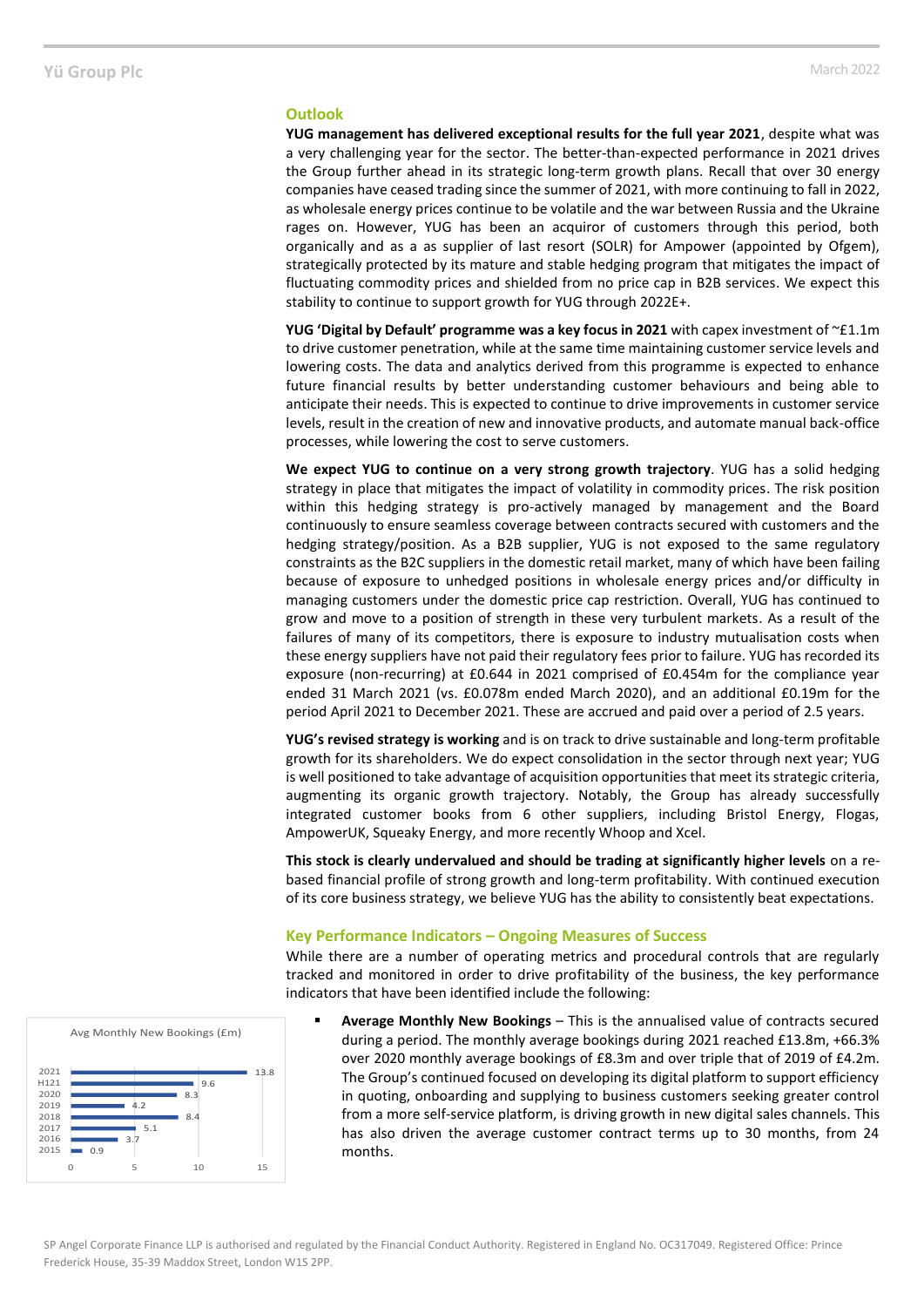









- **Total Meter Points:** Rather than tracking customer numbers, YUG tracks total meter points, as one customer can have multiple meters (multiple locations/multiple utility services) and each meter can have different volume demands/loads. Not all meter connections are the same. At the end of 2021 total meter points reached 31,862, up 82.9% from year-end 2020, and more than triple the number at the end of 2019. Organic growth was a key driver in the year, supplemented by the addition of the Ampower customer book in November 2021. With roughly 3.5m meter points for gas and electricity across the UK business market, there clearly remains significant opportunity for additional market share capture. We expect there to be additional opportunities to acquire customer books in the near-term.
- **Net Customer Contribution (NCC):** This is a newer KPI which measures the profit contribution from customer contracts in terms of gross margin, less bad debt and expected credit losses charged in overhead expenses. NCC for 2021 was 6.7%, up 0.6% over 2020 at 6.1%. Since establishing NCC as a KPI and the restructuring of processes and procedures in 2018/19 there has been marked improvement in this metric, starting at about 4.9% pre-COVID. Enhancing the life cycle value of customers, improvements to the credit control cycle and investment in the Digital by Default programme are contributing to continuous improvements. H221 was somewhat lower than H121 as a result of the addition of the Ampower customer book under the SOLR appointment by Ofgem (6.6% vs. 6.9%), though still 0.5% higher than in 2020. This also led to slightly higher than expected bad debt charges for the year of 3.1% of revenue, though still in line with overall risk parameters.
- **General Overheads (%)**: The percentage of revenue that is charged to adjusted EBITDA on a normalised, recurring basis is included in this metric. This excludes exceptional/one-time items, as well as non-cash items and any bad debt write-downs (which are included in NCC). General overheads for 2021 were 5.6%, down 0.6% from 2020. In order to drive growth, YUG is investing in sales and marketing, which is currently sized to handle its targeted growth plans. During 2021 the Cost to Acquire customers was ~1.6%, slightly lower than the Cost to Serve and general administrative costs, each at ~2% of revenue.

One of YUG's targets is to reduce the ratio of general overheads in support of driving increased economies of scale, as demonstrated by the 54% increase in revenue against a 36% increase in costs. This being achieved by enhancing the Group's digital platform – creating growth in digital sales channels while sustaining high levels of customer service; driving cost efficiencies; and using data analytics to identify opportunities for customer value creation. In future, the Cost to Serve is expected to increase at a slower rate than revenue as the benefits of the digital transformation are realised.

- **EXECE 12 Receivables:** Overdue receivables from customers and working capital tied up in customer receivable-cycles, net of provisions, beyond the standard one-month billing cycle is an indicator of risks to the income statement. A target of ten days, the industry benchmark, has been set as a maximum goal for overdue receivables. In 2021 there was a one-day improvement to 7 days over 2020, supported by strong cash conversion levels for the period.
- **EXECONTER FILTE THE STATE THE STATE THE VERGONT FILTE CONTEXANT FILTE CONTEX FILTE CONTEX FILTE CONTEX FILTE CONTE** signed customer contracts over the next financial year. As at 31 December 2021 the 2022E contracted revenue book stood at £157m, ~68.8% higher than it stood at the same time last year. This is still expected to increase for the year as new bookings are added monthly. During regular market environments this metric can vary by up to +/- 10m. This level of contracted revenue at the end of 2021 is directly related to any organic growth that has been achieved through 2021 (both contracted and other revenue), as well as from acquisition growth.

The total forward contracted revenue book stood in excess of £290m at 31 December 2021, with an average customer contract term over a 30 month period. Notably, YUG is carrying a higher-than-normal level of customers out of contract, resulting from the turmoil in the energy markets – the failure of energy suppliers causing contract breaks, and high commodity prices delaying customer entry into new longer-term contracts. Out of contract customers pay higher rates for the short-term flexibility, or for as long as commodity prices remain high, but typically re-contract when pricing and volatility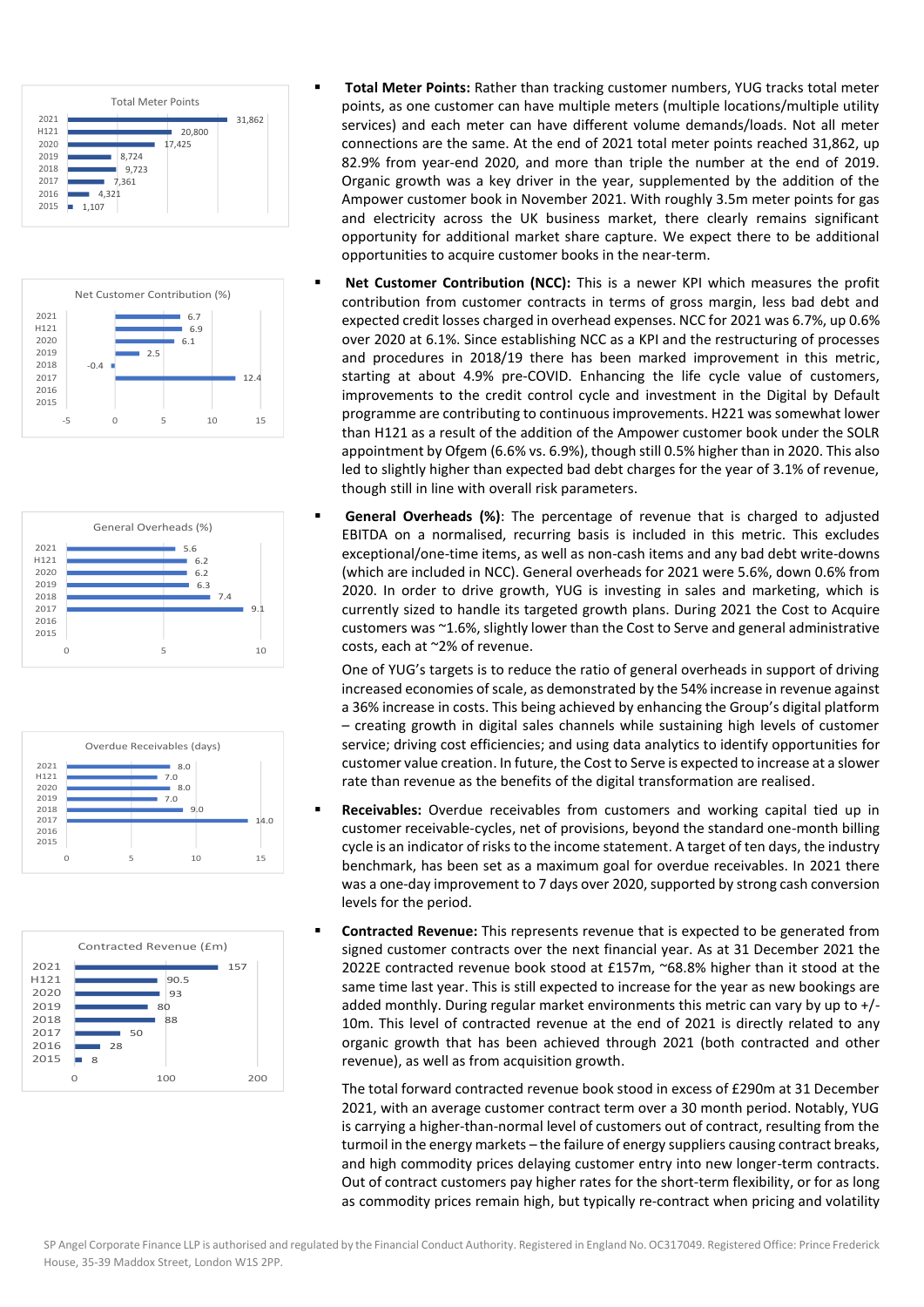settles back to more normalised levels. Growth in contracted revenue accounted for a £10.8m increase to accrued income in 2021 to £22m, from £11.2m in 2020. This anomaly this year also provides confidence in the opportunity for additional organic growth in 2022+.

## **2021 Financial Results**

YUG is well positioned to execute is corporate strategy, despite increased volatility in commodity markets. The Group remains a key player in the B2B energy supply market, with an experienced team in place to successfully execute core strategies, driving growth for shareholders. YUG reported financials for the full year ended 31 December 2021:

- Revenue: 2021 revenue was £65.8m, up 53.1% over 2020 revenue of £101.5m. This increase was primarily driven by strong organic growth during the year, and then augmented at year-end by the successful integration of AmpowerUK's customer book under the SOLR programme. The £93m of contracted revenue for 2021 at year end 2020, was augmented by ~£15m of revenue from the integration of the AmpowerUK customer book in the last two months of the year, another £38m in new contracts secured during 2021, and an additional £9m that was delivered from a low-margin contract that has now been exited.
- **Gross margin:** 2021 gross margin increased to 9.8%, a significant improvement over 2020 of 7.6%. The increase reflects the Group's core strategy to achieve a target average gross margin low double digits combined with strong growth in NCC to over 7% as part of managing the customer contract life cycle value. The bottom end of the range is high-single digits for very high volume and bundled contracts while the top end of the average range is mid-double digits for more tailored and specialized contracts. The Board continues to focus the Group's strategy on smaller and medium sized businesses which strategically provide a greater value opportunity, while diversifying exposure to bad debt. This drove the decision to exit a low margin gas contract during H2 2021 that provided excess energy volatility risk. Again, the forward hedging strategy de-risks the Group's exposure to commodity volatility and serves to preserve gross margin at the point of sale. Suppliers without such a strategy typically end up with loss making contracts if commodity prices move against them, making their operations unsustainable.
- **General Overheads:** 2021 general overheads were 5.6% of revenue, down from 6.2% in 2020. Economies of scale are driving cost of service and administrative expenses lower, particularly given the investment in process automation and data collection and analysis resulting in streamlined processes. There are plans to further automate processes across the digital platform reducing the chances for error and creating additional efficiencies in sales and marketing and further understanding customer behaviour.
- Profit/Loss and EBITDA: Adjusted EBITDA increased £3.4m from 2020 in 2021 to £1.7m, well ahead of management expectations and previous forecasts. This translates to ~1.1% of revenue for the year vs. -1.7% of revenue in 2020. Net profits after tax were £4.5m or £0.027/shr, compared to net losses in 2020 of £1.2m or £(0.07)/shr. This includes a tax credit of £1.1m (2020: £0.4m) and an unrealised gain on derivative contracts of £3.3m. This gain represents the value of the hedge that is in excess of the commodity supply required by the Group's customer contracts – the 'over' hedge. Given the increase in commodity prices through the year, this 'over' hedge value has increased significantly, and so is likely to decrease as commodity prices normalise. Net profits excluding the 'over hedge' was £1.1m or £0.07/shr vs. our original 2021 forecasts of £0.0.04m or £0.00/shr.
- Cash and Equivalents: Net cash at the end of 2021 was £6.8m, including a previously classified operating lease of £0.3m. This compares to net cash holdings at the end of 2020 of £11.4m. This includes a net decrease in cash and equivalents during the year of £4.7m - £0.8m operating cash outflow related to the deferred VAT payments as part of the UK Covid Relief Scheme; £0,2m repayment of leases and interest and £3.7m capital expenditure (investment in technology platform - £1.1m and the Leicester innovation and sales office - £2.4m). Note the remainder of the deferred VAT payments from 2020 are being paid during Q1 2022. Working capital management remains solid and customer receivables are stable, governed by strict internal operating controls that are continuously monitored.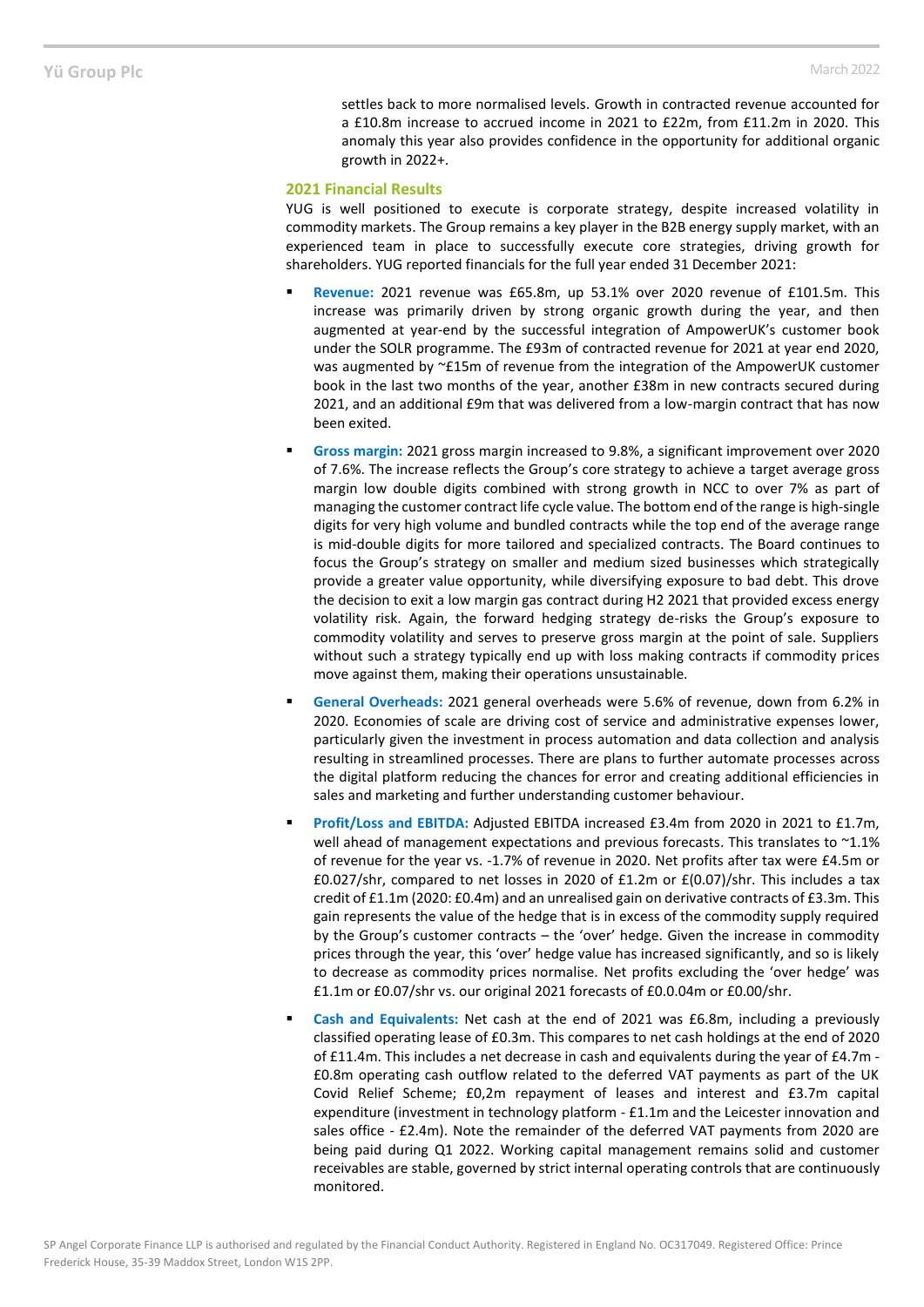**Trade Payables/Receivables:** Trade payables and Receivables have also increased dramatically in 2021 as revenue scaled materially, commodity prices ran higher, payments to third party intermediaries for introduced sales contracts increased, and the derivative financial asset value recognised also increased. Trade and other receivables increased by £19.7m in 2021 vs. £0.3m in 2020; and Trade and other payables increased by £17.5m vs. £4.0m in 2020.

## **TABLE 1: 2021 Actual Results vs. Estimate Revisions During the Year**

|                                                  |               |             |               |                    | % improvement/ |                           | % improvement/ |  |
|--------------------------------------------------|---------------|-------------|---------------|--------------------|----------------|---------------------------|----------------|--|
| <b>Income Statement</b>                          |               |             |               | Pre H121 Forecasts | decline from   | <b>Pre Trading Update</b> | decline from   |  |
| YE Dec (£000s)                                   | 2019A         | 2020A       | 2021A         | vs. 2021A          | forecast       | vs. 2021A                 | 2021A          |  |
| Revenue                                          | 111,613.00    | 101,527.00  | 155,423.00    | 128,397.09         | 21.0%          | 128,397.09                | 21.0%          |  |
| Cost of sales                                    | (106, 128.00) | (93,858.00) | (140, 180.00) | (116, 584.56)      | 20.2%          | (116, 584.56)             | 20.2%          |  |
| <b>Gross Profit</b>                              | 5,485.00      | 7,669.00    | 15,243.00     | 11,812.53          | 29.0%          | 11,812.53                 | 29.0%          |  |
|                                                  | 4.91%         | 7.55%       | 9.81%         | 9.20%              | 6.6%           | 9.20%                     | 6.6%           |  |
| <b>Total operating costs</b>                     | (11, 383.00)  | (9,243.00)  | (11,755.00)   | (11,840.14)        | $-0.7%$        | (10, 159.55)              | 15.7%          |  |
| <b>NCC</b>                                       | 2.48%         | 6.09%       | 6.72%         | 6.45%              |                | 7.65%                     |                |  |
| Profit/(Loss) from operations                    | (5,898.00)    | (1,574.00)  | 3,488.00      | (27.61)            | 12533.0%       | 1,652.98                  | 111.0%         |  |
| Non-recurring operational costs                  | 378.00        |             | 644.00        |                    |                |                           |                |  |
| Non-recurring mutualisation costs                | 236.00        |             |               |                    |                |                           |                |  |
| Impact of first-time adoption of IFRS 9          |               |             |               |                    |                | 35.00                     |                |  |
| Unrealised loss on derivative contracts          | 518.00        | (1,011.00)  | (3,344.00)    |                    |                | (1,248.00)                |                |  |
| Equity-settled share based payment charge        | 125.00        | 320.00      | 249.00        | 100.00             |                | 156.00                    |                |  |
| Depreciation of property plant and equipment     | 397.00        | 419.00      | 335.00        | 245.00             |                | 120.00                    |                |  |
| Amortisation of intangibles                      | 2.00          | 132.00      | 352.00        | 132.00             |                | 247.00                    |                |  |
| <b>Adjusted EBITDA</b>                           | (4,242.00)    | (1,714.00)  | 1,724.00      | 449.39             | 283.6%         | 962.98                    | 79.0%          |  |
| Finance Income                                   | 33.00         | 74.00       |               | 74.00              |                | 74.00                     |                |  |
| Finance costs                                    | (112.00)      | (39.00)     | (96.00)       |                    |                | (25.00)                   |                |  |
| Profit/(Loss) before tax                         | (5,977.00)    | (1,539.00)  | 3,392.00      | 46.39              | 7212.0%        | 1,701.98                  | 99.3%          |  |
| Taxation                                         | 1,009.00      | 374.00      | 1,059.00      | (8.81)             |                | (340.40)                  |                |  |
| Profit/(Loss) after tax                          | (4,968.00)    | (1, 165.00) | 4,451.00      | 37.58              | 11745.4%       | 1,361.58                  | 226.9%         |  |
| Earnings/(Loss) per share (GBp)                  |               |             |               |                    |                |                           |                |  |
| Basic                                            | (0.31)        | (0.07)      | 0.27          | 0.00               |                | 0.08                      |                |  |
| <b>Adjusted Basic</b>                            | (0.24)        | (0.11)      | 0.27          | 0.00               |                | 0.03                      |                |  |
| Diluted                                          | (0.29)        | (0.07)      | 0.26          | 0.00               |                | 0.08                      |                |  |
| Weighted Average Shares                          | 16,267.56     | 16,281.06   | 16,281.06     | 16,281.06          |                | 16,281.06                 |                |  |
| Effect of shares issued in the year              | 11.13         | ×           | 18.59         |                    |                |                           |                |  |
| Ordinary shares for basic earnings calculation   | 16,278.69     | 16,281.06   | 16,299.65     | 16,281.06          |                | 16,281.06                 |                |  |
| Dilutive effect of outstanding options           | 786.55        | 929.83      | 1,099.15      | 929.83             |                | 929.83                    |                |  |
| Ordinary shares for diluted earnings calculation | 17,065.24     | 17,210.89   | 17,398.80     | 17,210.89          |                | 17,210.89                 |                |  |
| Dividend/share                                   |               |             |               |                    |                |                           |                |  |

*SOURCE: Company reports and SP Angel estimates*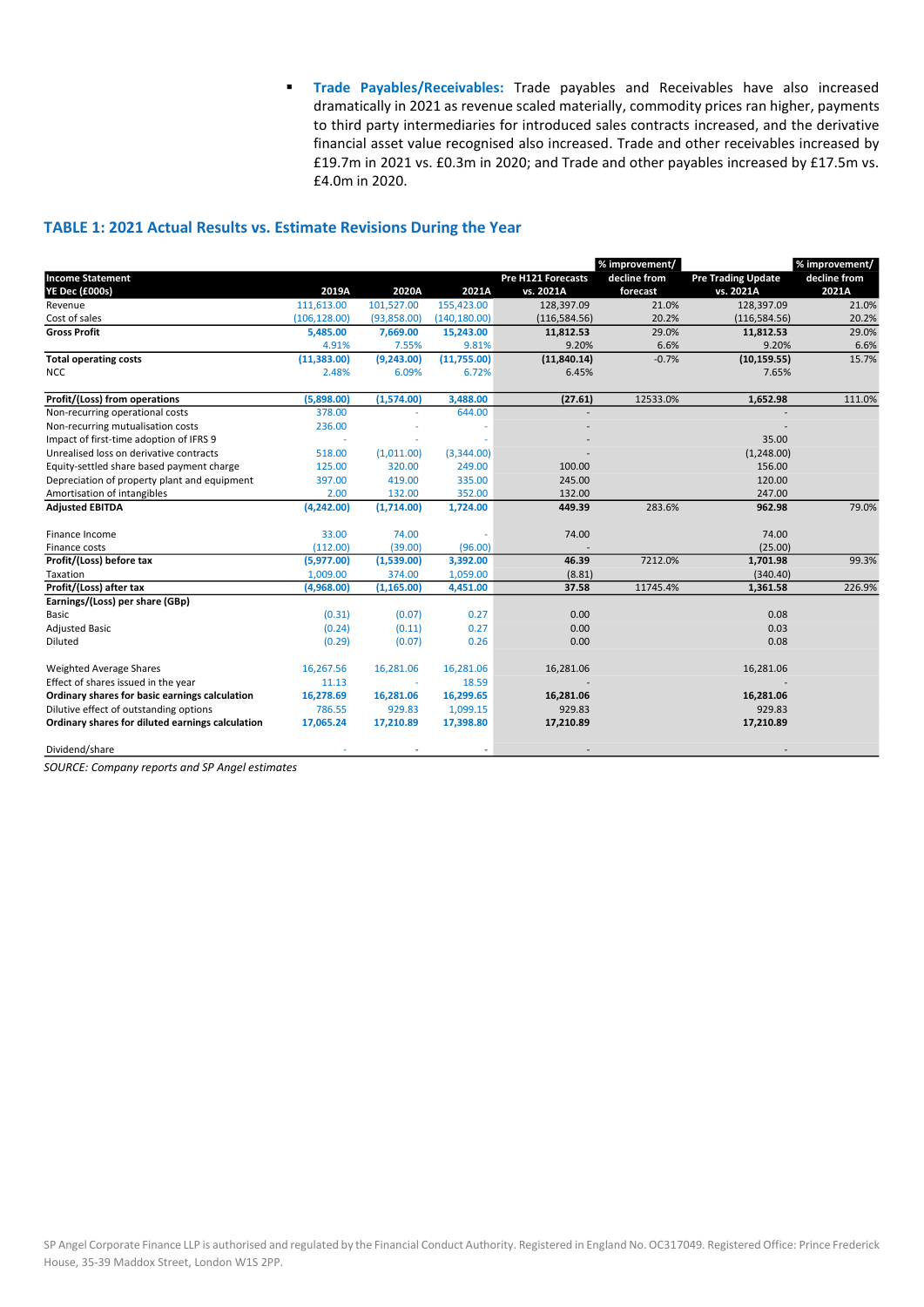## **TABLE 2: FINANCIAL SUMMARY**

| <b>Current Forecasts</b>         |           |             |            |             |             |             |            |            |
|----------------------------------|-----------|-------------|------------|-------------|-------------|-------------|------------|------------|
| Financials (£000)                | 2016      | 2017        | 2018       | 2019        | 2020        | 2021        | 2022E      | 2023E      |
| Revenue                          | 16,264.0  | 45,631.0    | 80,635.0   | 111,613.0   | 101,527.0   | 155,423.0   | 159,852.1  | 188,361.4  |
| Gross Margin (%)                 | 21.2%     | 14.9%       | 4.0%       | 4.9%        | 7.6%        | 9.8%        | 9.4%       | 9.5%       |
| Operating Income                 | (1,518.0) | 784.0       | (9,595.0)  | (5,898.0)   | (1,574.0)   | 3,488.0     | 1,850.6    | 3,154.4    |
| Operating Margin (%)             | $-9.3%$   | 1.7%        | $-11.9%$   | $-5.3%$     | $-1.6%$     | 2.2%        | 1.2%       | 1.7%       |
| <b>Adjusted EBITDA</b>           | (1,518.0) | 1,537.0     | (6, 283.0) | (4, 242.0)  | (1,714.0)   | 1,724.0     | 2,557.6    | 3,861.4    |
| Net Income                       | (1,359.0) | 711.0       | (6, 267.0) | (4,968.0)   | (1, 165.0)  | 4,451.0     | 1,924.6    | 3,228.4    |
| Earnings per Share (£) basic     | (0.1029)  | 0.0506      | (0.4223)   | (0.3)       | (0.0716)    | 0.2731      | 0.1182     | 0.1983     |
| Adjusted Net Income              | 136.0     | 1,413.0     | (5,555.0)  | (3,950.0)   | (1,725.0)   | 4,451.0     | 1,924.6    | 3,228.4    |
| Adj. EPS (£) basic               | 0.0103    | 0.1005      | (0.3743)   | (0.2426)    | (0.1060)    | 0.2558      | 0.1182     | 0.1983     |
| Basic Shares (000s)              | 13,212.2  | 14,054.1    | 14,841.4   | 16,278.7    | 16,281.1    | 17,398.8    | 16,281.1   | 16,281.1   |
| Net Cash in/(Out)-flow           | 5,150.0   | (1,822.0)   | 9,725.0    | (12, 235.0) | 9,363.0     | (4,691.0)   | 3,388.4    | 9,215.4    |
| Debt                             |           |             |            |             |             |             |            |            |
| Growth Rates (%)                 |           | 2017        | 2018       | 2019        | 2020        | 2021        | 2022E      | 2023E      |
| Revenue                          |           | 180.6%      | 76.7%      | 38.4%       | $-9.0%$     | 53.1%       | 2.8%       | 17.8%      |
| <b>EBITDA</b>                    |           | 201.3%      | $-508.8%$  | 32.5%       | 59.6%       | 200.6%      | 48.4%      | 51.0%      |
| Net Income                       |           | 152.3%      | $-981.4%$  | 20.7%       | 76.5%       | 482.1%      | $-56.8%$   | 67.7%      |
| Adjusted Net Income              |           | 939.0%      | $-493.1%$  | 28.9%       | 56.3%       | 358.0%      | $-56.8%$   | 67.7%      |
| <b>Financial Health</b>          | 2016      | 2017        | 2018       | 2019        | 2020        | 2021        | 2022E      | 2023E      |
| Working Capital (£000)           | 4,748.00  | 7,021.00    | 6,664.00   | 187.00      | (1,423.00)  | (2,253.00)  | 1,493.14   | 5,800.23   |
| <b>Current Ratio</b>             | (1.89)    | (1.65)      | (1.31)     | (1.01)      | (1.0)       | (1.0)       | (1.0)      | (1.1)      |
| Long-term Debt (£m)              |           |             |            |             |             |             |            |            |
| Total Equity (£m)                | 5.41      | 8.81        | 10.44      | 5.30        | 4.5         | 9.3         | 8.1        | 11.4       |
| LT Debt/Assets                   |           |             |            |             |             |             |            |            |
| LT Debt/Equity                   |           |             |            |             |             |             |            |            |
| <b>Financial Position (£000)</b> | 2016      | 2017        | 2018       | 2019        | 2020        | 2021        | 2022E      | 2023E      |
| Cash                             | 5,197.0   | 4,887.0     | 14,612.0   | 2,377.0     | 11,740.0    | 7,049.0     | 12,373.1   | 21,588.5   |
| Inventory                        |           |             |            |             |             |             |            |            |
| Debtors                          | 4,891.0   | 13,011.0    | 13,569.0   | 25,886.0    | 18,267.0    | 40,441.0    | 20,926.1   | 24,284.8   |
| Creditors                        | (5,340.0) | (10, 877.0) | (21,517.0) | (28,076.0)  | (31, 430.0) | (49, 743.0) | (31,806.1) | (40,073.0) |
| <b>Total Assets</b>              | 10,821.0  | 20,061.0    | 31,955.0   | 33,822.0    | 37,052.0    | 59,569.0    | 43,095.3   | 54,690.7   |

| <b>Profitability</b> | 2016     | 2017 | 2018     | 2019     | 2020     | 2021  | 2022E | 2023E |
|----------------------|----------|------|----------|----------|----------|-------|-------|-------|
| <b>ROE</b>           | $-25.1%$ | 8.1% | $-60.0%$ | $-93.8%$ | $-25.8%$ | 47.9% | 23.9% | 28.4% |
| <b>ROA</b>           | $-12.6%$ | 3.5% | $-19.6%$ | $-14.7%$ | $-3.1%$  | '.5%  | 4.5%  | 5.9%  |
|                      |          |      |          |          |          |       |       |       |

Total Liabilities (5,412.0) (11,248.0) (21,517.0) (28,524.0) (32,539.0) (50,284.0) (35,040.1) (43,307.0) Total Equity 5,409.0 8,813.0 10,438.0 5,298.0 4,513.0 9,285.0 8,055.2 11,383.6

*SOURCE: Company reports*